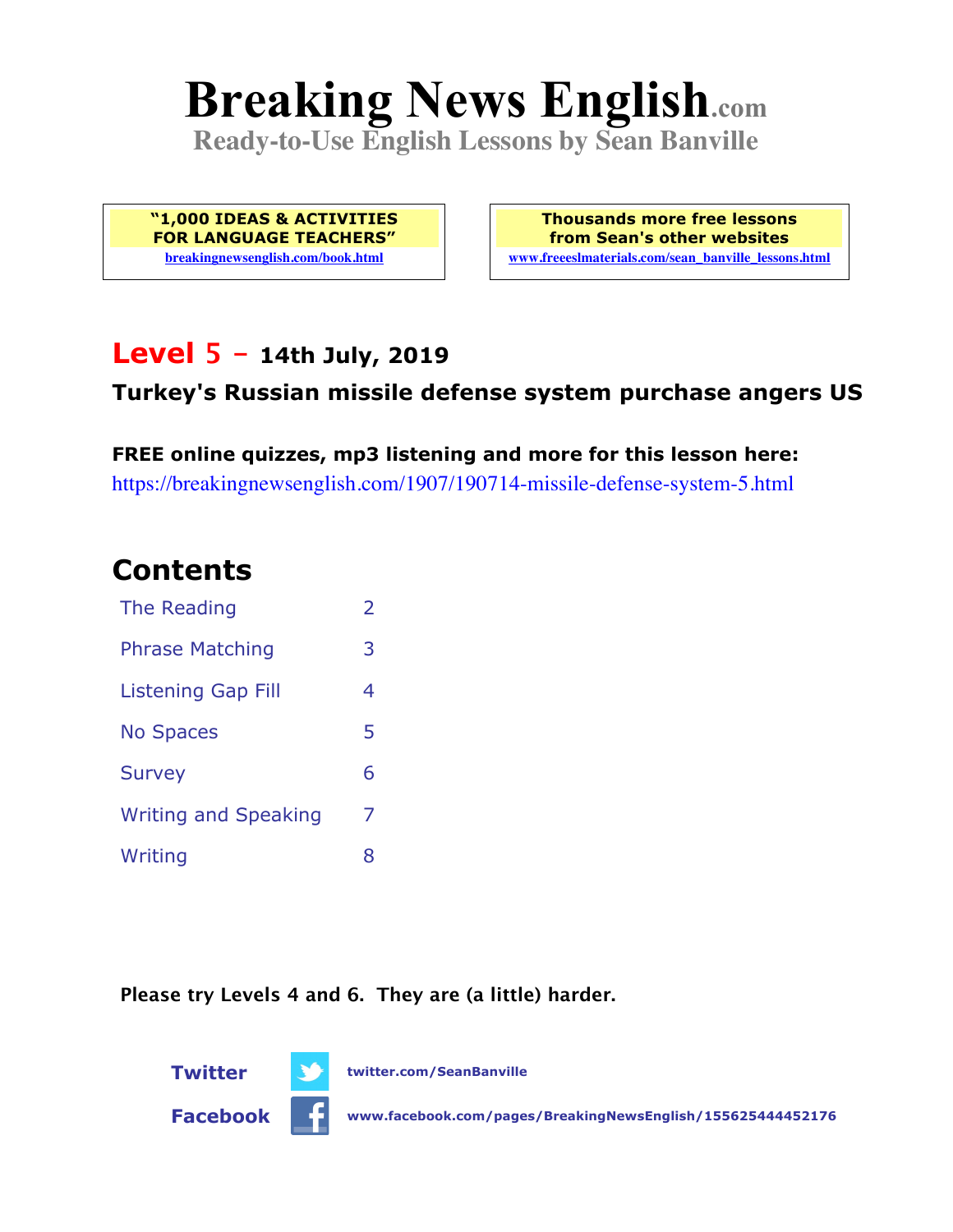### **THE READING**

From https://breakingnewsenglish.com/1907/190714-missile-defense-system-5.html

U.S.-Turkey relations have soured after Turkey purchased a Russian missile defense system, the first deliveries of which were made on Friday. The USA had warned Turkey not to buy the S-400 missile defense equipment from Russia. The USA and Turkey are both allies in NATO - a defense organization created to counter any possible military aggression by Russia. NATO consists of 29 North American and European nations. The USA has the biggest military in NATO. Turkey has recently been establishing closer ties with Russia. This has caused security concerns for the USA.

The U.S. warned Turkey it would face economic sanctions if it installed the S-400 system. It also said Turkey would not be part of the USA's high-tech F-35 fighter jet programme. The U.S. wants Turkey to buy its Patriot missile defense system. U.S. officials say the Russian system is incompatible with NATO systems and would risk F-35 fighter jets to possible Russian trickery. Turkey has no plans to integrate the S-400 with NATO systems and says it would pose no threat to NATO. Turkey said the purchase of the S-400 did not mean it is seeking "alternatives" in its relations with the West.

Sources: https://www.**bbc.com**/news/world-europe-48962885 https://www.**foxnews.com**/world/russian-s-400-defense-systems-arrive-in-turkey https://**tass.com**/defense/1068288 https://www.**aa.com.tr**/en/politics/turkey-russian-s-400-hardware-deployment-starts/1529747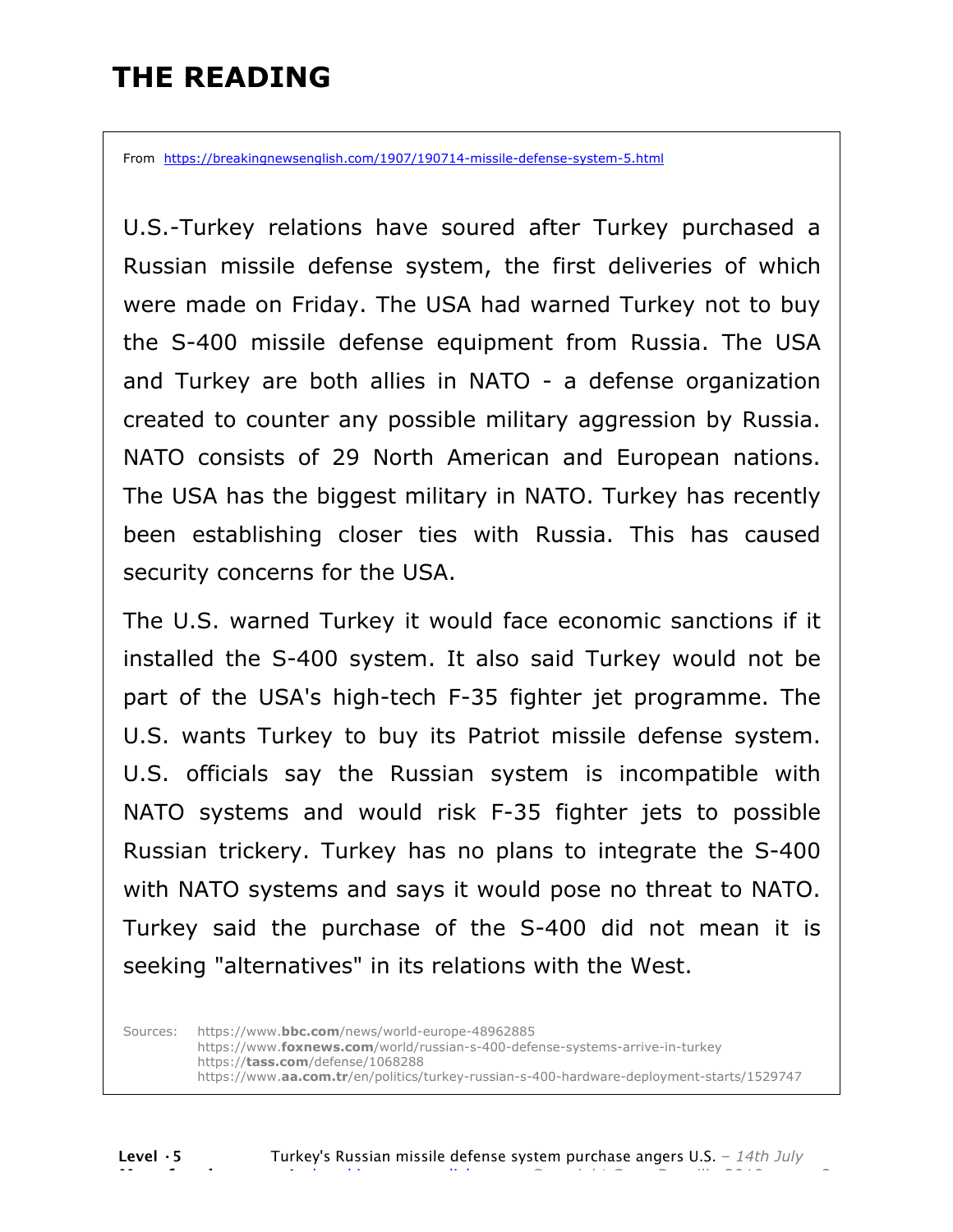### **PHRASE MATCHING**

From https://breakingnewsenglish.com/1907/190714-missile-defense-system-5.html

#### **PARAGRAPH ONE:**

- 1. U.S.-Turkey relations have
- 2. defense
- 3. The USA and Turkey
- 4. NATO a defense
- 5. counter any possible military
- 6. The USA has the biggest
- 7. establishing closer
- 8. This has caused security

#### **PARAGRAPH TWO:**

- 1. it would face economic 2. the USA's high-tech F-35 fighter 3. incompatible with 4. risk F-35 fighter jets to possible 5. Turkey has no plans to 6. it would pose no 7. it is seeking b. Russian trickery c. "alternatives" d. jet programme e. with the West f. sanctions g. NATO systems
- 8. relations
- a. aggression by Russia
- b. ties with Russia
- c. organization
- d. soured
- e. concerns for the USA
- f. equipment
- g. are both allies
- h. military in NATO

a. integrate the S-400

h. threat to NATO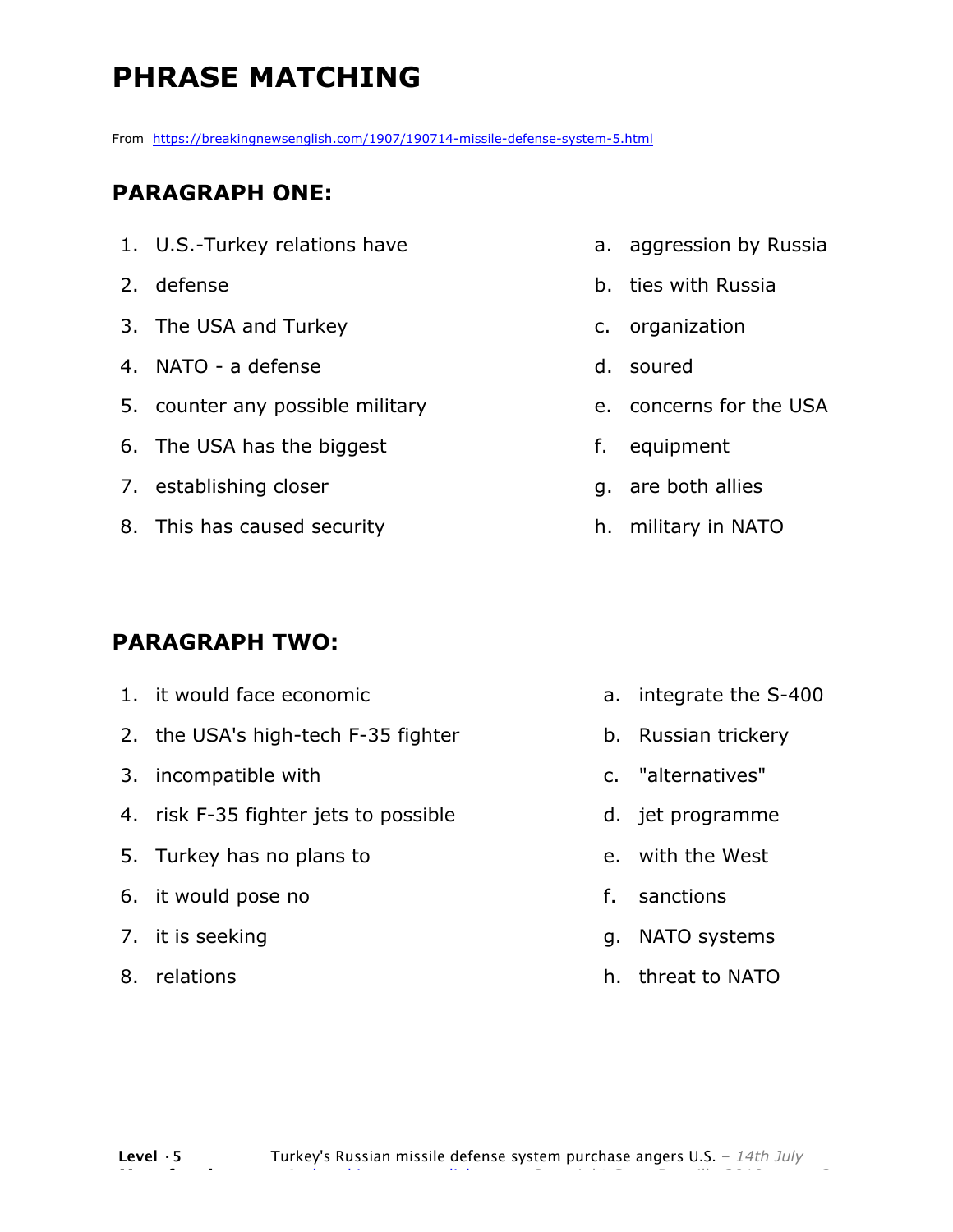### **LISTEN AND FILL IN THE GAPS**

From https://breakingnewsenglish.com/1907/190714-missile-defense-system-5.html

U.S.-Turkey (1) **Example 2** after Turkey purchased a Russian missile defense system, the (2) \_\_\_\_\_\_\_\_\_\_\_\_\_\_\_\_\_\_\_\_\_\_\_\_\_ which were made on Friday. The USA had warned Turkey not to buy the S-400 missile defense equipment from Russia. The USA and Turkey (3) \_\_\_\_\_\_\_\_\_\_\_\_\_\_\_\_\_\_\_\_\_\_\_\_ in NATO - a defense organization (4) \_\_\_\_\_\_\_\_\_\_\_\_\_\_\_\_\_\_\_\_\_\_\_\_ any possible military aggression by Russia. NATO consists of 29 North American and European nations. The USA has (5) \_\_\_\_\_\_\_\_\_\_\_\_\_\_\_\_\_\_\_\_\_\_\_\_\_ in NATO. Turkey has recently been establishing closer ties with Russia. This has caused (6) \_\_\_\_\_\_\_\_\_\_\_\_\_\_\_\_\_\_\_ the USA.

The U.S. warned Turkey it would  $(7)$  and the setting of it installed the S-400 system. It also said Turkey would not (8) \_\_\_\_\_\_\_\_\_\_\_\_\_\_\_\_\_\_\_\_\_\_\_\_\_\_\_ the USA's high-tech F-35 (9) \_\_\_\_\_\_\_\_\_\_\_\_\_\_\_\_\_\_\_\_\_\_\_\_. The U.S. wants Turkey to buy its Patriot missile defense system. U.S. officials say the Russian system (10) \_\_\_\_\_\_\_\_\_\_\_\_\_\_\_\_\_\_\_ NATO systems and would risk F-35 fighter jets to possible Russian trickery. Turkey has no (11) \_\_\_\_\_\_\_\_\_\_\_\_\_\_\_\_\_\_\_ the S-400 with NATO systems and says it would (12) \_\_\_\_\_\_\_\_\_\_\_\_\_\_\_\_\_\_\_\_\_\_\_\_ to NATO. Turkey said the purchase of the S-400 did not mean it is seeking "alternatives" in its relations with the West.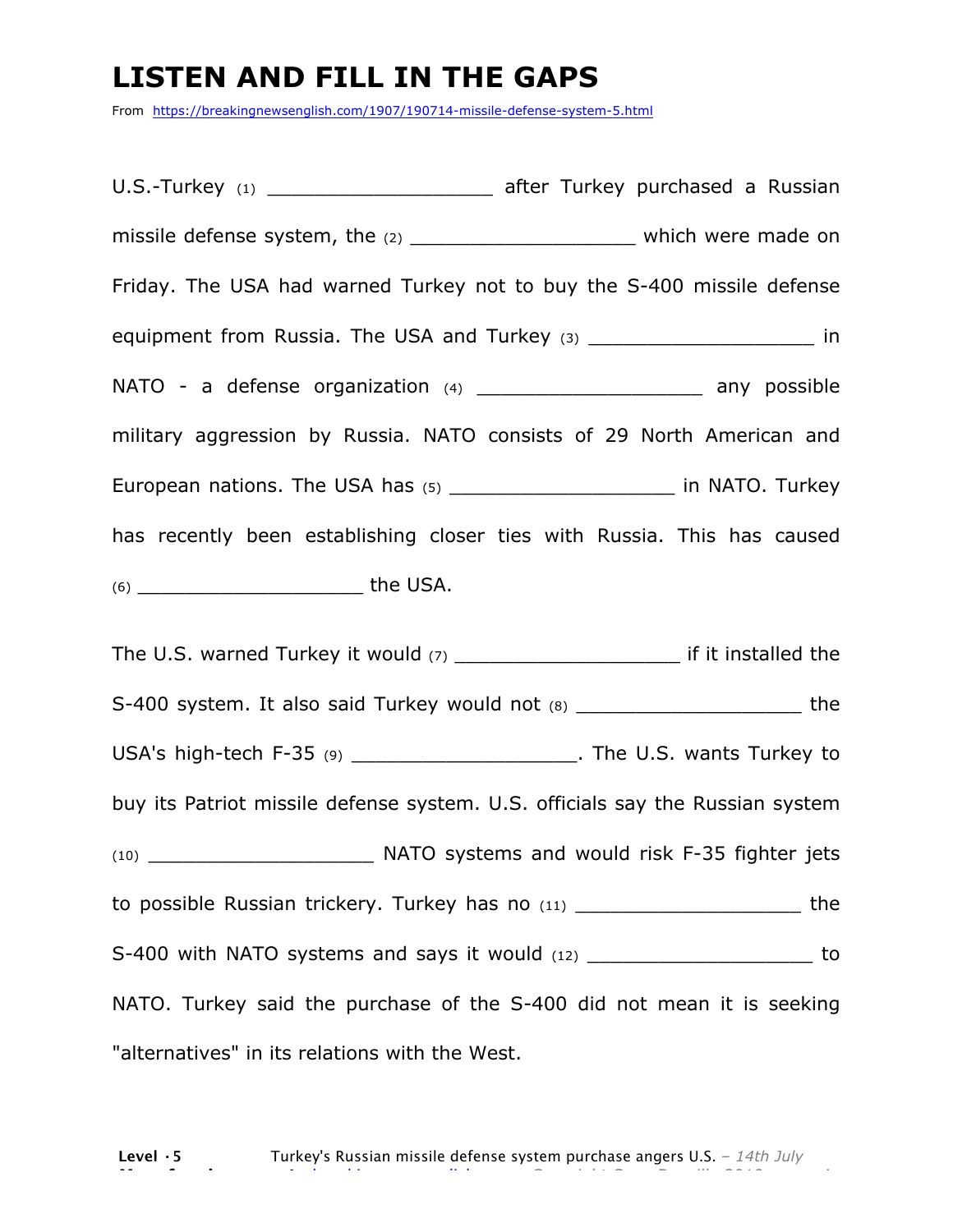## **PUT A SLASH ( / )WHERE THE SPACES ARE**

From https://breakingnewsenglish.com/1907/190714-missile-defense-system-5.html

U.S.-TurkeyrelationshavesouredafterTurkeypurchasedaRussianmi ssiledefensesystem,thefirstdeliveriesofwhichweremadeonFriday.T heUSAhadwarnedTurkeynottobuytheS-400missiledefenseequipme ntfromRussia.TheUSAandTurkeyarebothalliesinNATO-adefenseorg anizationcreatedtocounteranypossiblemilitaryaggressionbyRussia. NATOconsistsof29NorthAmericanandEuropeannations.TheUSAhast hebiggestmilitaryinNATO.Turkeyhasrecentlybeenestablishingcloser tieswithRussia.ThishascausedsecurityconcernsfortheUSA.TheU.S. warnedTurkeyitwouldfaceeconomicsanctionsifitinstalledtheS-400 system.ItalsosaidTurkeywouldnotbepartoftheUSA'shigh-techF-35f ighterjetprogramme.TheU.S.wantsTurkeytobuyitsPatriotmissiledef ensesystem.U.S.officialssaytheRussiansystemisincompatiblewithN ATOsystemsandwouldriskF-35fighterjetstopossibleRussiantricker y.TurkeyhasnoplanstointegratetheS-400withNATOsystemsandsa ysitwouldposenothreattoNATO.TurkeysaidthepurchaseoftheS-40 0didnotmeanitisseeking"alternatives"initsrelationswiththeWest.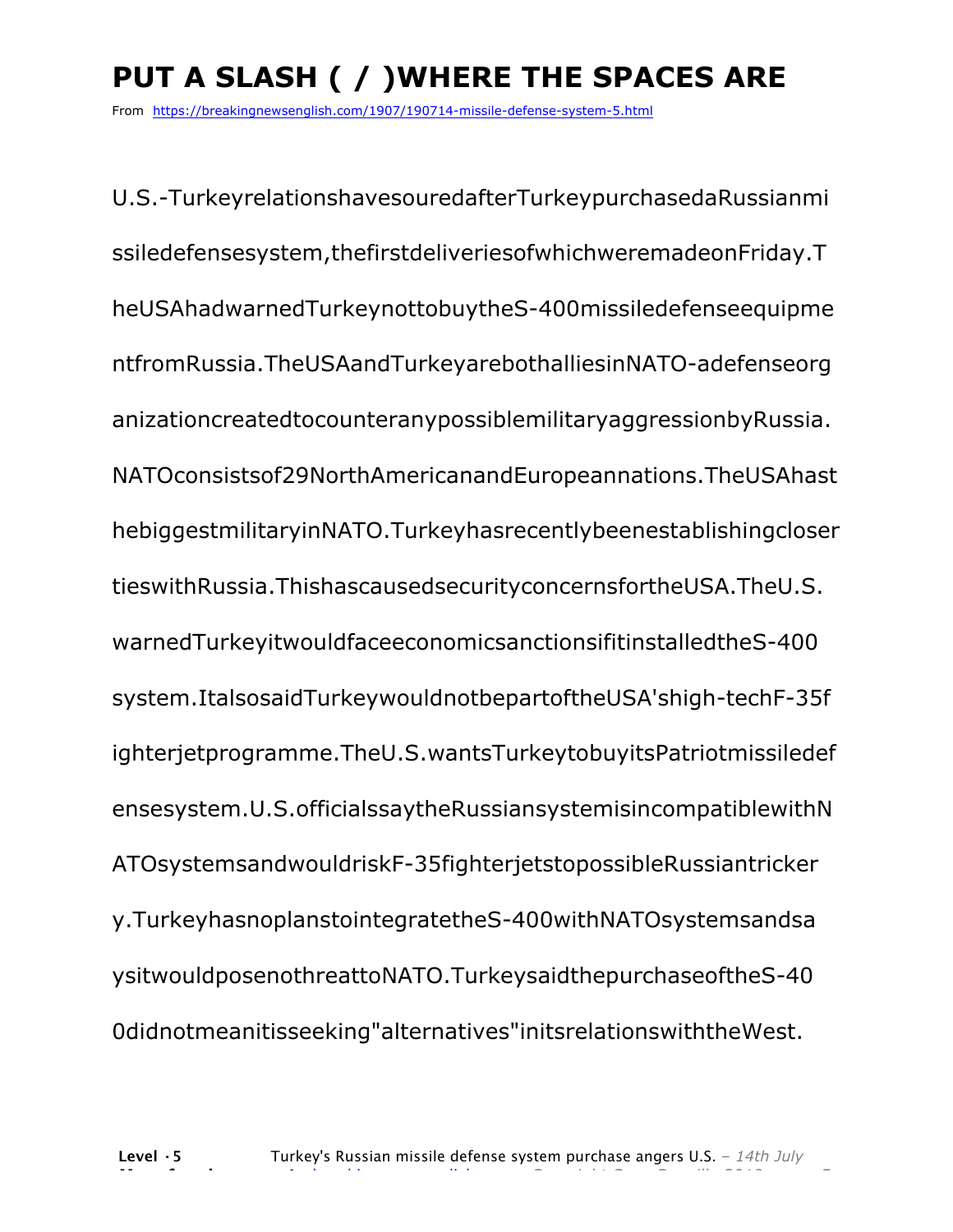### **MISSILE DEFENCE SURVEY**

From https://breakingnewsenglish.com/1907/190714-missile-defense-system-4.html

Write five GOOD questions about missile defense systems in the table. Do this in pairs. Each student must write the questions on his / her own paper. When you have finished, interview other students. Write down their answers.

|      | STUDENT 1 | STUDENT 2 | STUDENT 3 |
|------|-----------|-----------|-----------|
| Q.1. |           |           |           |
| Q.2. |           |           |           |
| Q.3. |           |           |           |
| Q.4. |           |           |           |
| Q.5. |           |           |           |

- Now return to your original partner and share and talk about what you found out. Change partners often.
- Make mini-presentations to other groups on your findings.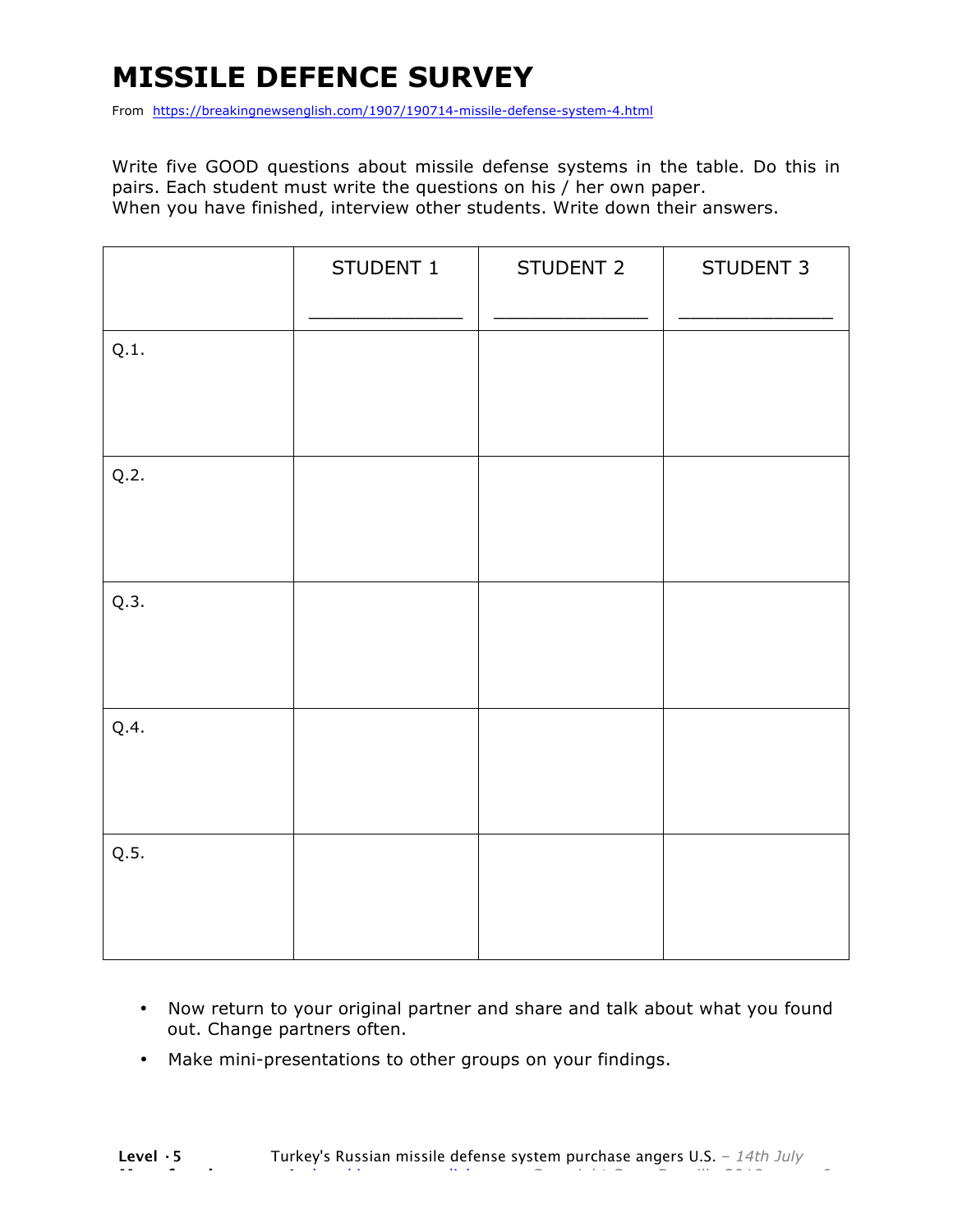### **WRITE QUESTIONS & ASK YOUR PARTNER(S)**

Student A: Do not show these to your speaking partner(s).

| a) |  |  |  |
|----|--|--|--|
| b) |  |  |  |
| c) |  |  |  |
| d) |  |  |  |
| e) |  |  |  |
| f) |  |  |  |

*Turkey's Russian missile defense system purchase angers U.S. – 14th July, 2019* More free lessons at breakingnewsenglish.com

### **WRITE QUESTIONS & ASK YOUR PARTNER(S)**

-----------------------------------------------------------------------------

Student B: Do not show these to your speaking partner(s).

| a) |  |  |
|----|--|--|
| b) |  |  |
| c) |  |  |
| d) |  |  |
| e) |  |  |
| f) |  |  |
|    |  |  |